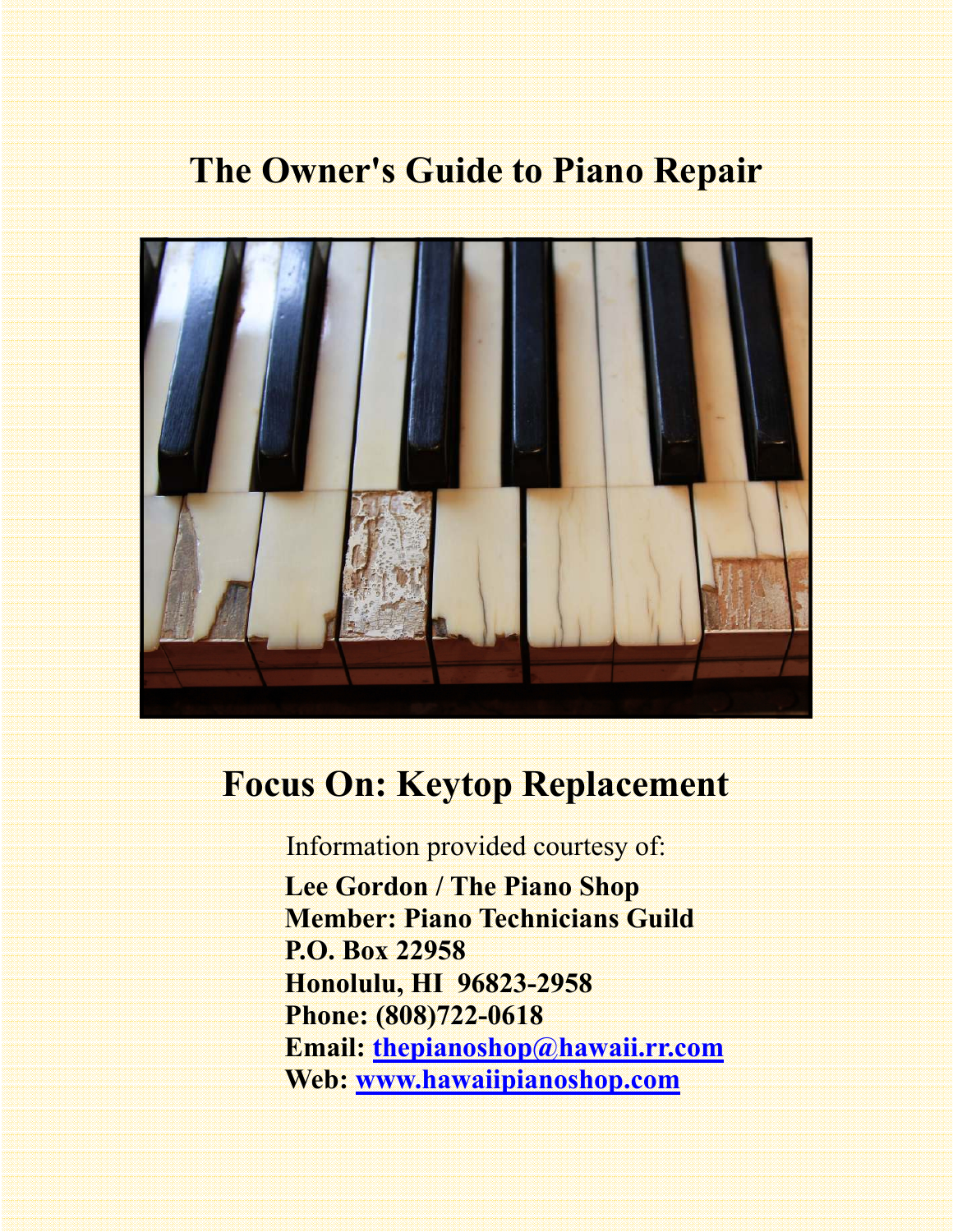A piano with a beautiful and durable set of keytops is more likely to be appreciated than one with a beat-up set of keys. The luxurious feel of top-quality keytops invites one to sit down and play the piano. On the other hand, when old keytops have become discolored, chipped or broken off altogether, playing the piano becomes more of a pain than a joy.

 **The keytops on your piano have deteriorated to the point where replacement is in order. I would suggest that a professional installation of a new set of keytops be considered.** 



**The following commonly asked questions have been answered to give you the information you need in order to decide whether or not to have me complete this repair on your piano:** 

#### **Don't plastic replacement keytops look cheap?**

 A badly installed set of plastic keytops certainly can detract from a piano's appearance. In such a case the fault, however, is not in the keytops themselves, but in the lack of proper techniques used to install them. In particular, jobs done by do-it-yourselfers or fly-by-night repairmen tend to turn out badly. Poor or inadequate finishing techniques can result in ill-fitting keytops that slop over on the edges and are unevenly notched around the sharps. Even worse is when replacement keytops sit on top of the poorly prepared surface of the wooden keystick in such a way that they are not level and are prone to popping off.

 Done correctly, however, replacement keytops will mimic the appearance and durability of a factory installation.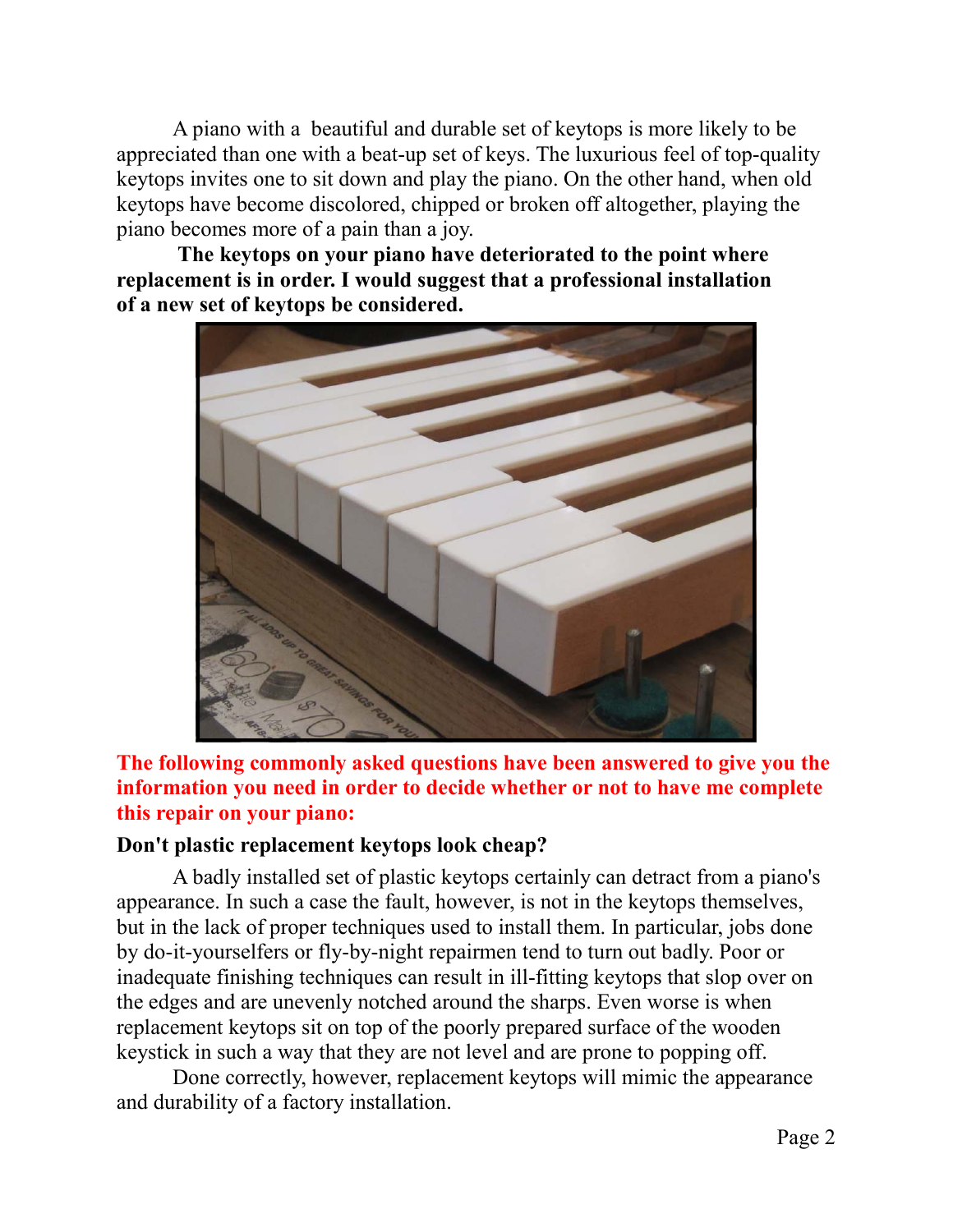### **For this job to be done, would you be replacing the keys entirely?**

No, only the keytop material would be replaced**.** The wooden portion of the key, called the keystick, would be retained. New keytop material which is now available for installation is extremely high-quality, beautiful in appearance and with a silky touch that closely approximates the feel of real ivory.

### **Will replacing old ivory keytops with a product other than genuine ivory lower the value of my piano?**

 Although a set of ivory keytops that is in excellent condition may enhance the value of a piano, ivory that is in poor condition does nothing for the piano, value-wise or in any other sense. A beautiful set of keytops which have been professionally installed, on the other hand, will make your instrument more attractive and likely to be enjoyed

### **Are plastic keytops as durable as genuine ivory?**

Much more so, actually. The acrylic plastic used nowadays is very resistant to damage. The keytops are slightly thicker than the originals, and lie absolutely flat without any of the waviness that is common with older style replacement tops.

### **What are the basic techniques used to replace keytops?**

The first step is complete removal of both the tops and fronts of the old

keys. With pianos that originally had genuine ivory key, any good keytops are generally saved for recycling. Otherwise, the old tops are milled off along with a precise fraction of an inch of wood which is removed from the top of the keystick to compensate for the greater thickness of the new keytop material. This



milling down process gives a completely flat surface on which to glue the new keytops.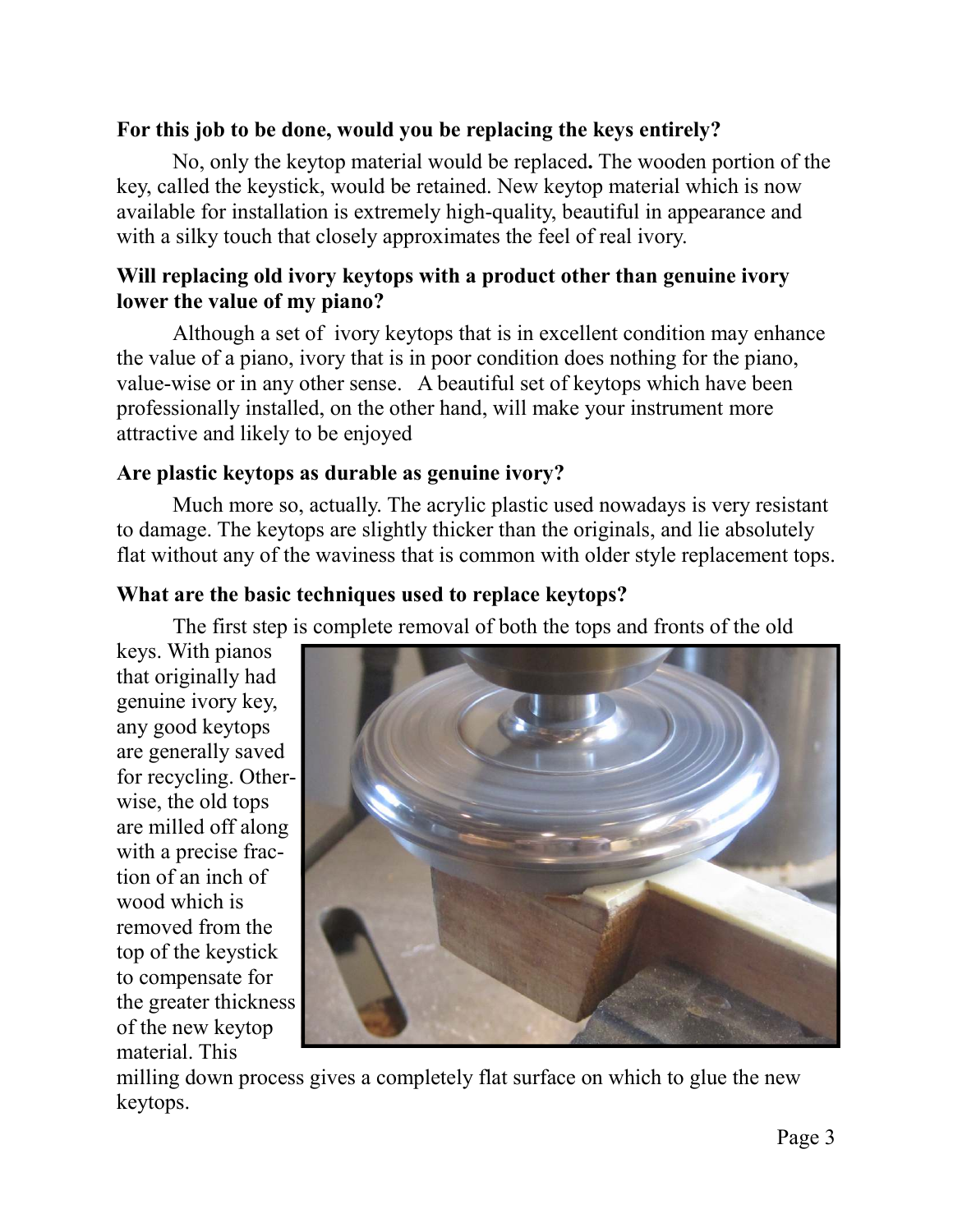

 The new tops are glued to the keysticks with a special adhesive which produces a rock solid bond between the keytop material and the wooden keystick. This type of glue creates a bond stronger than the wood itself.

 Once the keytops are glued in place, the exacting job of fitting the keytops to the keysticks may be done.

#### **How is a set of keytops correctly fitted, if this is such a big deal?**

 The first thing to understand is that the new keytop material is intentionally over-sized, to allow for slight differences in the width, length and thickness of

keys from various manufacturers. Thus, the process of filing down the keytops to the correct dimensions is a vital step in producing a set of keytops which looks professionally done.

 Although machinery may be used to mill off the bulk of the excess material, the final finishing is done by hand, using



files to produce an edge which is perfectly flush to the wooden keystick. When done correctly, there will be no overhanging edge along the sides of the keys.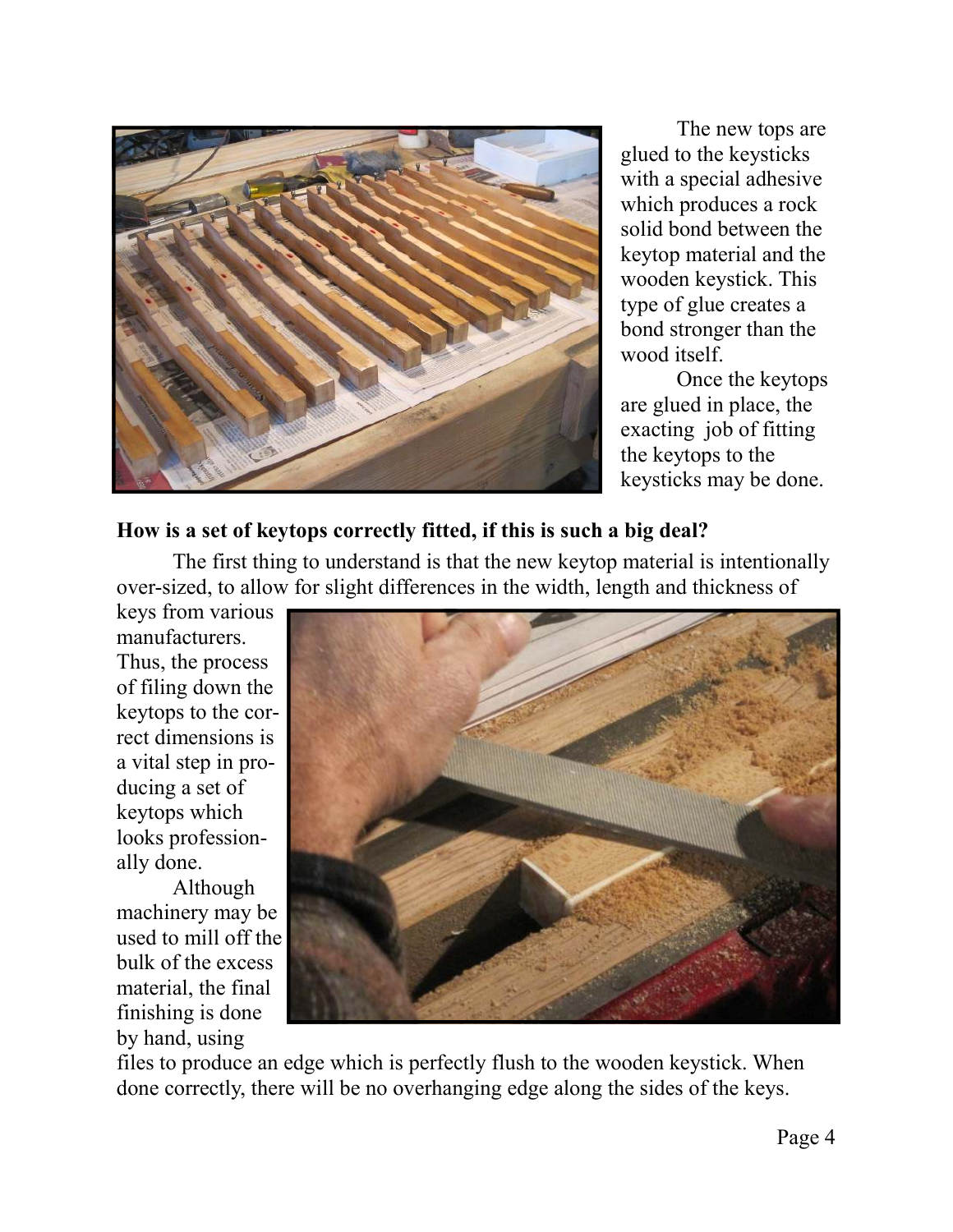#### **Where would the work be done, if the decision was made to replace the keytops of our piano?**

 This type of job is done in the shop. Fortunately, only the set of keys and possibly the keyframe needs to be removed and transported to the shop for the work to be done - the piano itself remains in your home.

#### **Are there ordinarily other repairs which should be done at the same time as a job of keytop replacement?**

 At the very minimum, the keys should be leveled once they are replaced in the piano. Paper punchings as thin as .001" may be used under the centers of the keys to ensure that the keytops are absolutely level. The sharps (black keys) should be leveled as well.

 Even better, the job of action regulation could be done when the keys are returned to the piano. Regulation involves put-



ting all the adjustments that were made to the action in the factory back to their original settings, giving you the most responsive touch possible for your piano.



 Another repair job which might be considered is having the key bushings either treated or replaced. If the keys of your piano have a lot of side-to-side play, or wobble, the bushings are not doing their job. In some cases, a liquid treatment followed by sizing may be effective. In more drastic situations, removal of the old bushings and replacement with new might be called for.

 With a new set of keytops installed and other related work attended to, the appearance and touch of the keys will be very close to what the piano was like when it was on the showroom floor as a new instrument.